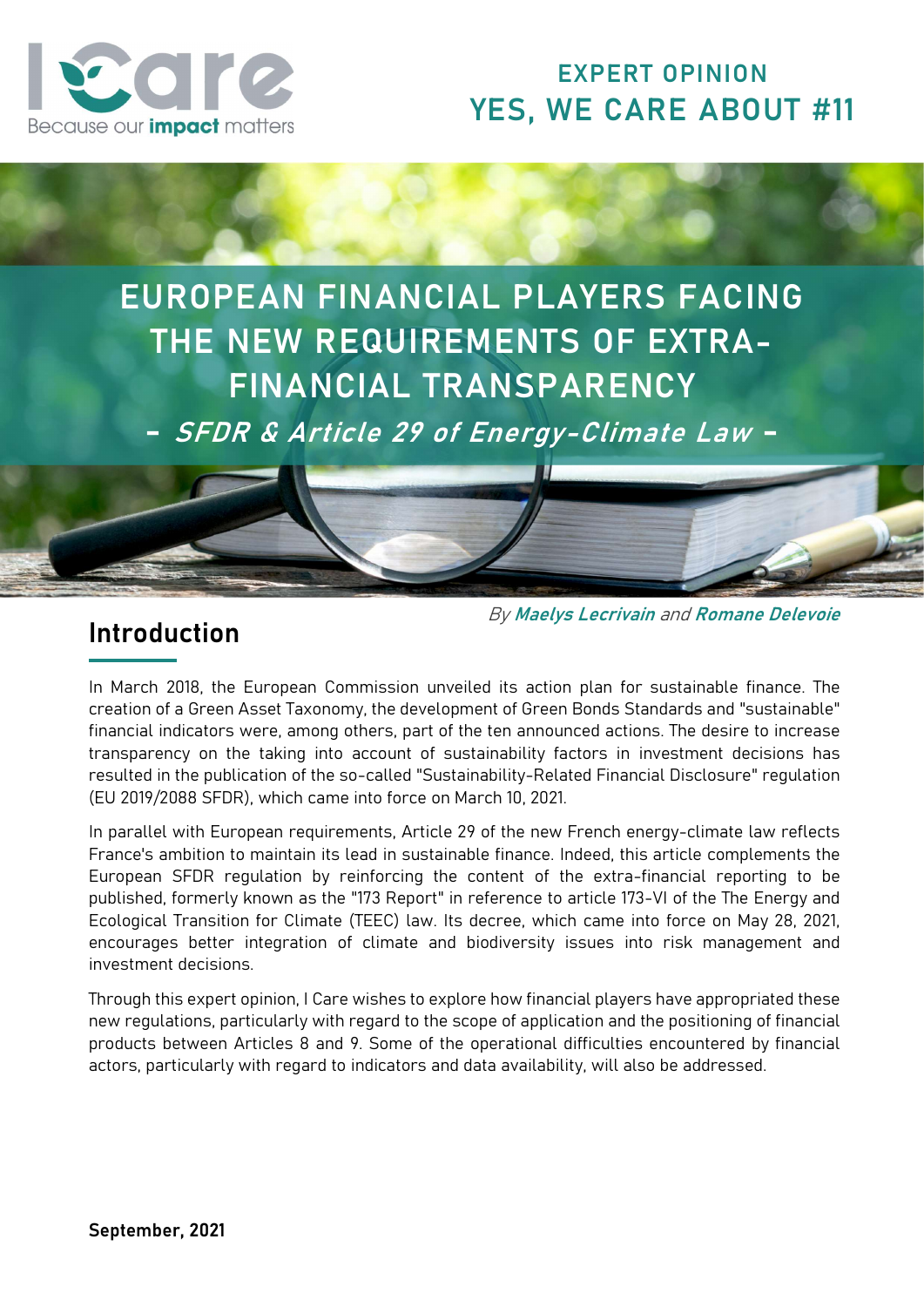### To which players do these new transparency requirements apply? 1

Gaps in the European regulation, which came into force before its delegated acts were published, have led financial players to make interpretative choices regarding the scope of application, as illustrated by the following examples.

The SFDR regulation aims to increase the transparency of the investor towards his clients on its management practices in order to avoid the risks of "greenwashing". Several of its articles aim to standardize the extra-financial information contained in the pre-contractual documents of the products, which must, according to the French Financial Markets Regulator, be kept up to date throughout their lifetime. Nevertheless, some management companies are questioning the need to deploy resources to update the pre-contractual documentation of products whose fundraising has ended and which are therefore no longer marketed.

The SFDR regulation also invites players to publish on their website the objective or characteristics of ESG products as well as the methodology used to assess them. However, to date, no details have been provided concerning private funds or management mandates, which must be kept confidential. Some players have therefore chosen to publish information on "families" of funds that share the same type of objectives, while others have preferred not to communicate anything until further details are available. The latest information published by the European Supervisory Authorities (ESA)<sup>1</sup> in July confirms this first solution by authorizing the publication of information on standardized products.

The inclusion of the principal adverse impacts (PAI) of investments on sustainability factors, a new feature introduced by Articles 4 and 7 of the SFDR regulation, is also subject to interpretation. The statement on due diligence policies regarding PAIs, mandatory from June 30, 2021, is optional for actors with less than 500 employees. It will therefore be an ambitious policy decision in this area for the most committed players. The declaration, tolerated in a non-detailed format in 2021, will commit actors in a more binding way to provide 16 quantitative indicators as soon as the next Regulatory Technical Standard (RTS) comes into force.



Is it better to commit now, even though it is difficult to assess the resources that will be needed to publish such indicators? The strategy adopted by the players will depend essentially on their

Question related to Sustainable Finance Disclosure Regulation 2019/2088, ESA, July 14, 2021, available here.

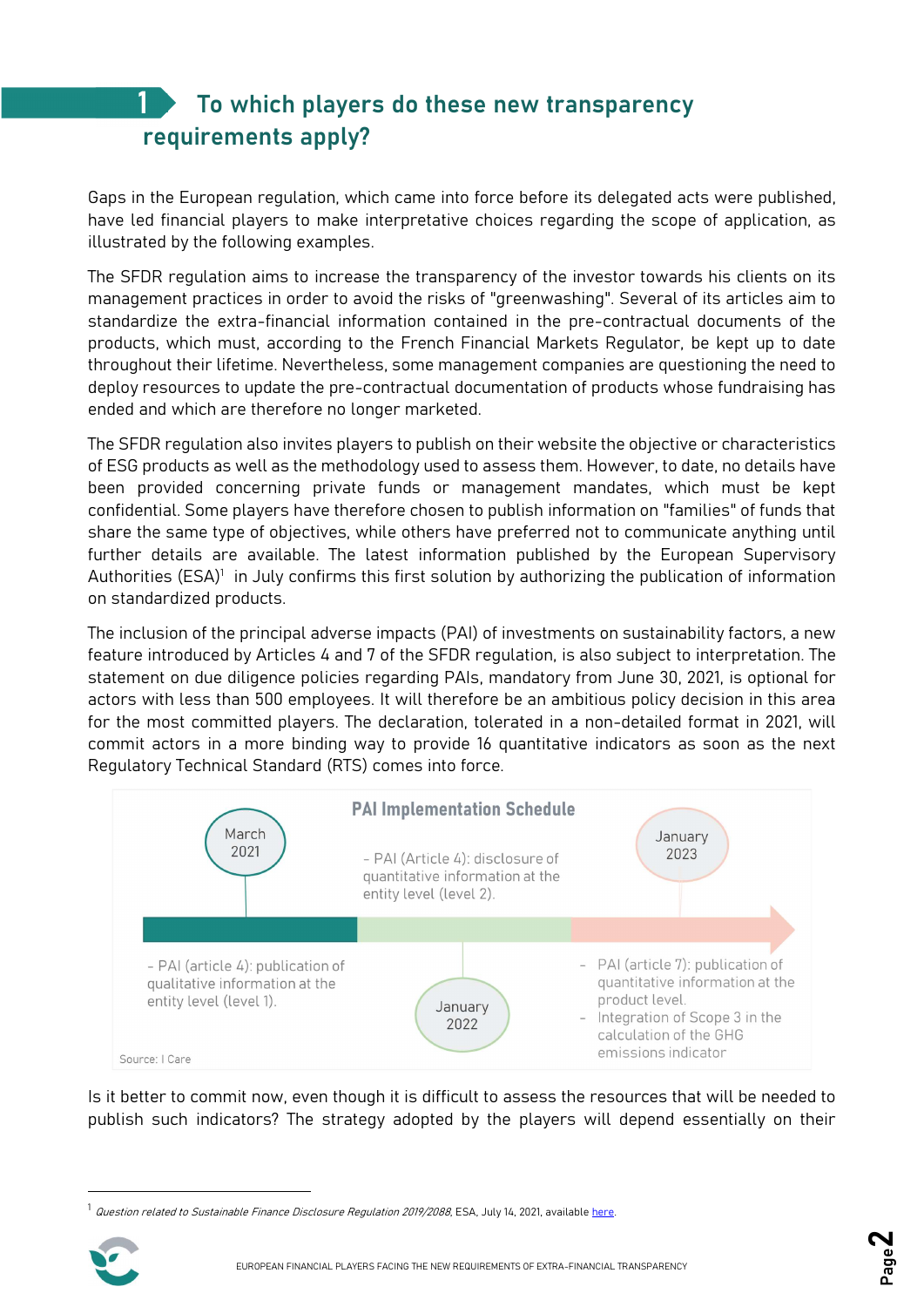appreciation of the competitive advantage that will result from the publication of the PAI. The same will be true when PAIs are published at the product level in a second phase.

# 2 How to define whether a financial product must comply with Article 8 or 9?

As a reminder, Article 8 of the SFDR Regulation applies to financial products that "promote environmental or social characteristics" while Article 9 applies to those that "have sustainable investment as their objective". Both articles require financial actors to disclose information on how the ESG characteristics or the sustainable investment objective are met. Although this regulation provides a definition of "sustainable investment" for the first time, the lack of precision in these two articles has led to different levels of interpretation. The only consensus is on the extension of sustainability risk integration to all types of management (Article 6), which should not be a sufficient element for the product to be subject to Article 8.

Management companies have had to make their own trade-offs when classifying their funds under Article 6 (non-ESG), Article 8 (ESG) and Article 9 (sustainable investment). But it would seem that the approach adopted is not representative of the management team's level of commitment. While "caution" has led some to interpret the articles very strictly, identifying a minimum number of funds as article 8 or 9, it has pushed others to a broad interpretation that has allowed a large number of funds to qualify for reasons that are essentially commercial and linked to the real or anticipated pressure from their institutional investors. Aware of these discrepancies, some players have already adapted their initial interpretation, which is still likely to change following the clarifications provided by the latest ESA publication in July.

A study conducted by Morningstar, published at the beginning of April 2021, analyzed the prospects of 30 asset management companies of different nationalities and sizes. It showed that 21% of the European funds met the criteria of article 8 and 9.



Proportion of article 8 and 9 funds of Asset Managers, Morning star, April 2021

It is not surprising that the implementation of a directly applicable regulation, which is both structuring and still incomplete on certain points, should result in divergent interpretations by the

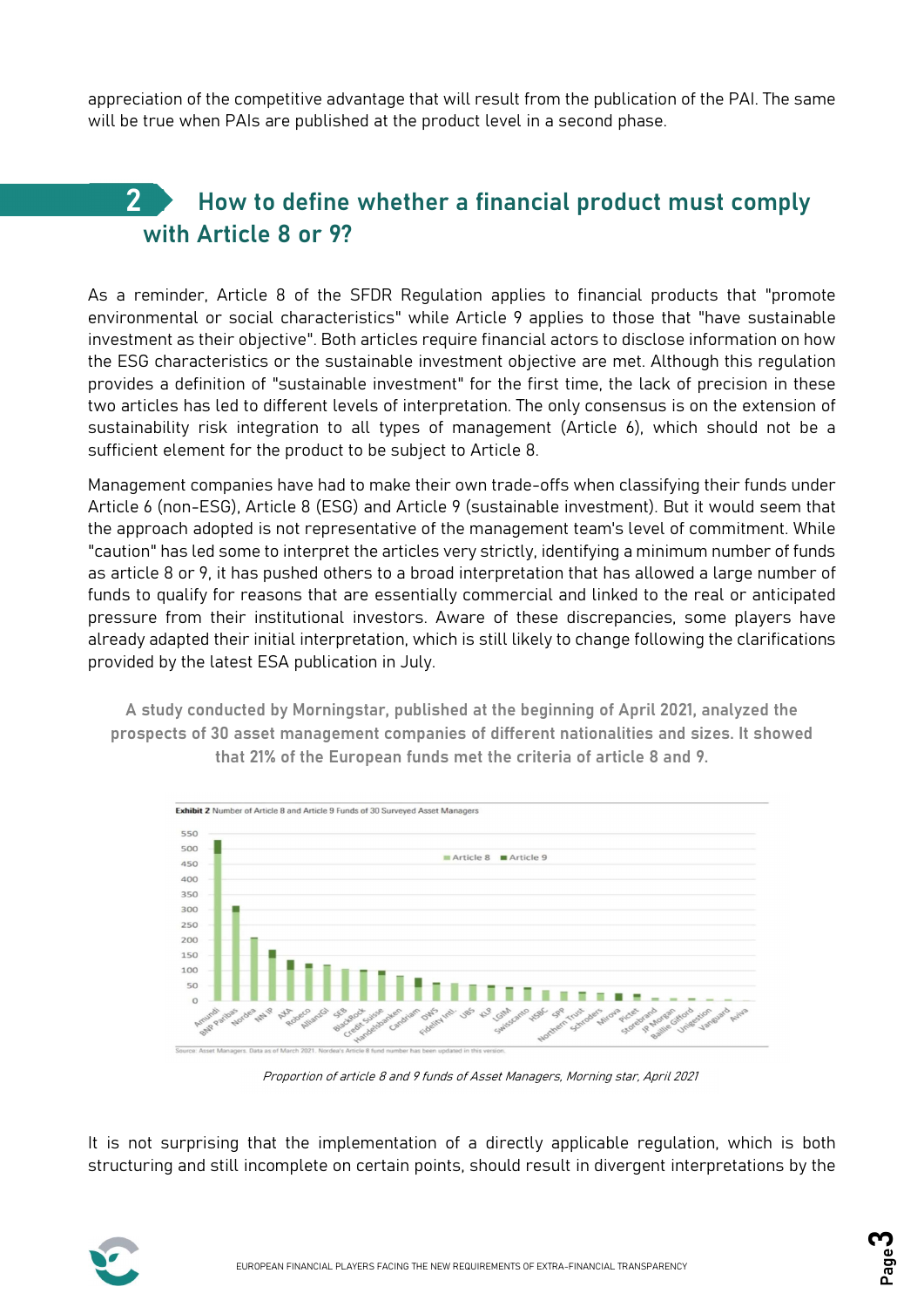players concerned. In a very promising commercial context for sustainable products, the inflation of funds classified under Article 8 may lead to less rigorous integration of ESG characteristics. It is desirable that European regulators contribute to the harmonization of the interpretations adopted by the players.

## Which indicators should be used to meet this new transparency requirement? 3

In order to meet the new regulatory requirements, financial actors must identify and mobilize the most relevant indicators for their type of products, taking into account their clients' expectations.

The use of ESG indicators $^2$ , already widespread in the management of sustainable investments, will be extended to the management of traditional financial products in order to be able to justify the taking into account of sustainability risks (art. 4 of the SFDR). Many financial players are already starting to educate their management teams on this subject, to recruit dedicated analysts or to find service providers to outsource this analysis.

### The increasing use of climate indicators

While still less common, climate indicators are starting to be used more often in non-financial reports. Article 29 of the Energy-Climate Law requires transparency on the alignment of portfolio temperatures with the 2°C scenario defined by the Paris Agreements. In order to meet this obligation, players have a vast choice of indicators with often varied results, depending on the methodological choices made, such as the type of allocation $3$  and alignment<sup>4</sup>, the reference scenario used by the methodology or the time frame studied. Another parameter explaining the difference in results concerns the scope studied, with the choice of whether or not to include *scope*  $\mathcal{S}^{\!\scriptscriptstyle\mathsf{5}}$ still being debated.

For example, the *SB2A* indicator measures a company's GHG emissions in terms of physical intensity (GHG emissions/production unit), whereas the *MSCI Warming Potential* indicator measures these emissions in terms of economic intensity (GHG emissions/ $\epsilon$  of turnover)<sup>6</sup>. Although simpler to calculate, the latter is less rigorous since the economic value of a good is not proportional to its climate performance. A sport car with higher greenhouse gas emissions than a conventional car will nevertheless have a better economic efficiency.

#### The development of biodiversity indicators

The recent rise in the measurement of the impact of investments on biodiversity, addressed by Article 29, is forcing financial actors to innovate in the measurement of the biodiversity footprint, the first indicators of which are beginning to emerge. The *Corporate Biodiversity Footprint*, for example, makes it possible to calculate the impacts on biodiversity of economic activities along the entire value chain, with an integrated approach over time. The *Global Biodiversity Score* covers more pressures (notably on aquatic biodiversity) but adopts a non-integrated approach over time

<sup>6</sup> Comparative study of 2°C indicators, Louis Bachelier Institute and analysis, 2020.



 $^2$  Environmental, Social and Governance indicators such as carbon emissions (E), gender parity and equal pay, working conditions, respect for human rights and fundamental freedoms (S), independence of the Board of Directors (G).

 $3$  The type of allocation corresponds to the level studied: the entire economy, the sector of activity or the company.

<sup>&</sup>lt;sup>4</sup>The type of alignment corresponds to a static or dynamic approach to the performance of a financial player in relation to a given scenario.

<sup>5</sup> Scope 3 includes all other greenhouse gas emissions that are not directly linked to the manufacture of the product, but to other stages of the product's life cycle (supply, transport, use, end of life, etc.).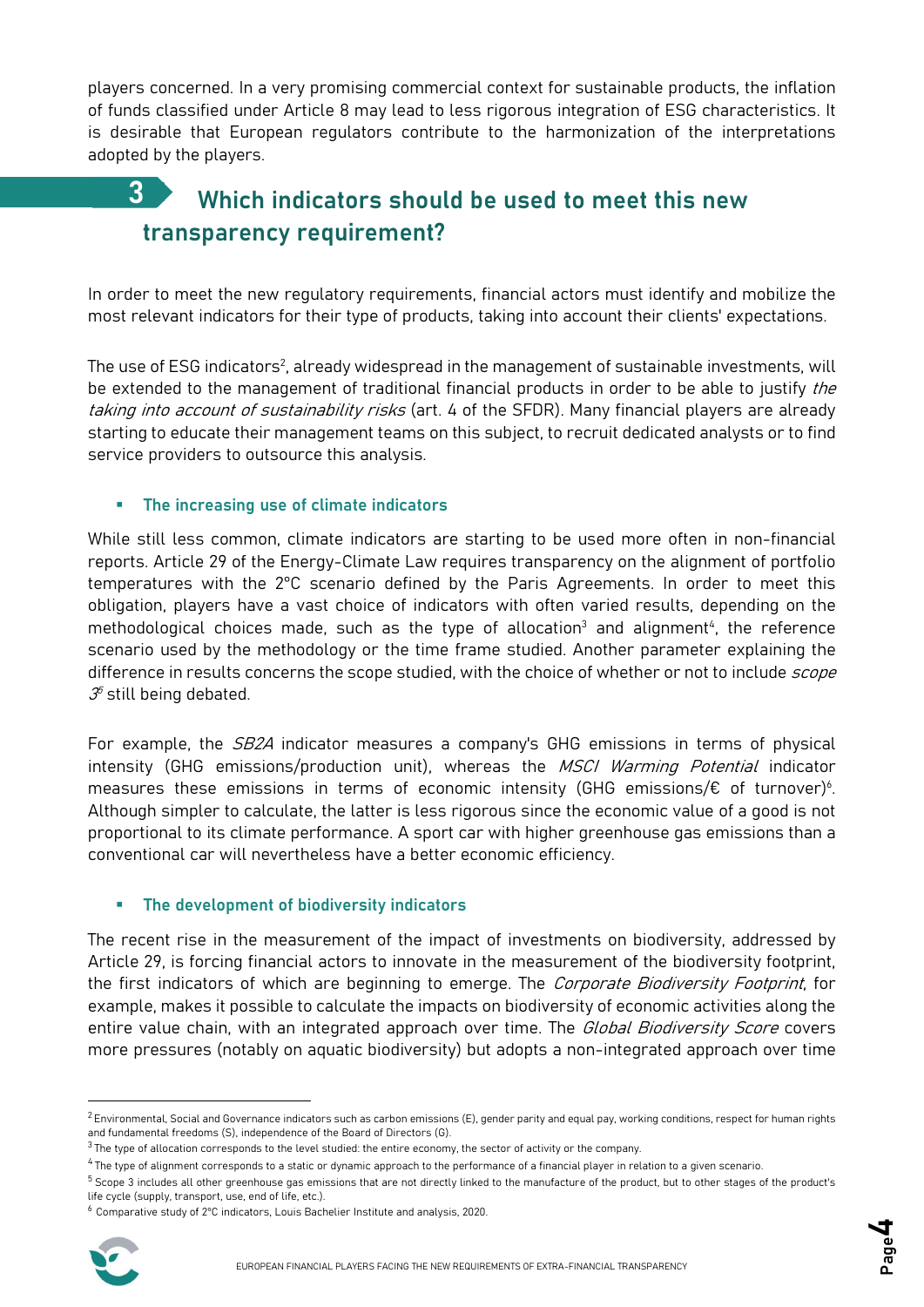with two indicators of stocks and flows of impacts on biodiversity<sup>7</sup>. These two tools use the same unit, the MSA.km², which measures the average abundance of native species as a percentage of the original natural state of the ecosystem<sup>8</sup> over a given area. The *Biodiversity Footprint Financial* Institutions (BFFI) method, whose tool is still in the development phase, uses a life cycle analysis approach based on the ReCiPe<sup>9</sup> method.

Like the TCFD for climate, the Taskforce on Nature-related Financial Disclosure (TNFD) was recently launched to provide a framework for organizations to clarify biodiversity risk trends and redirect global financial flows to investments that benefit nature by 2023. The international alignments mentioned in article 29 have been published in the form of 21 targets to be reached by 2030 and will have to be approved at the COP15. The latter was supposed to be held in China in October, but the event has been postponed again to Q2-Q3 2022 due to the global Covid-19 pandemic.

### The creation of an overall environmental indicator: the green share

The articulation between the SFDR regulation and the European Taxonomy of Green Activities marks the appearance of a new environmental indicator. From 2023<sup>10</sup>, investors and companies will be obliged to measure the environmental performance of their activities and to publish their "green share". This indicator corresponds to the percentage of the turnover of companies whose activities respect the thresholds defined by the European taxonomy for each sector. It allows several environmental impacts to be taken into account within a single indicator (as is the case with the NEC<sup>11</sup>), since the taxonomy covers climate, water consumption, biodiversity, the circular economy and pollution risks.

This benchmark, which is very useful in the fight against green washing, is however difficult to implement on an operational level. The limits of the technical criteria, in particular DNSH<sup>12</sup>, can be seen when they are applied to the company's actual activities. The extreme granularity of the necessary data makes it necessary to send targeted questionnaires to companies for the time being. Moreover, the binarity of the result - green or not green - highlights the best practices by sector but does not take into account other activities that are also, to a lesser extent, beneficial for the environmental transition. It will certainly take a few years to reduce the margin of interpretation possible to date and stabilize the application of this regulation.

<sup>&</sup>lt;sup>12</sup> Do not significantly harm criteria aims to verify that the positive impact of the activity on one of the six objectives of the European taxonomy does not have a negative impact on another objective.



 $^7$  The stock indicator measures all biodiversity losses related to the activity since its start, while the flow indicator measures all losses related to the activity during the assessment year.

<sup>8</sup> MSA : Mean Species Abundance

 $9$ The main objective of the ReCipE methodology is to transform the numerous results of the life cycle inventory into a limited number of indicator scores. These express the relative gravity of an environmental impact category. The unit used is the PDF.m2.an where PDF stands for 'Potentially Disappeared Fraction of species'.

 $10$  The alignment to the Taxonomy should be published in 2023 for companies and 2024 for financial actors according to the delegated act on article 8 of the European Taxonomy.

 $11$ The NEC (Net Environmental Contribution) is an indicator developed by I Care in partnership with Quantis and Sycomore.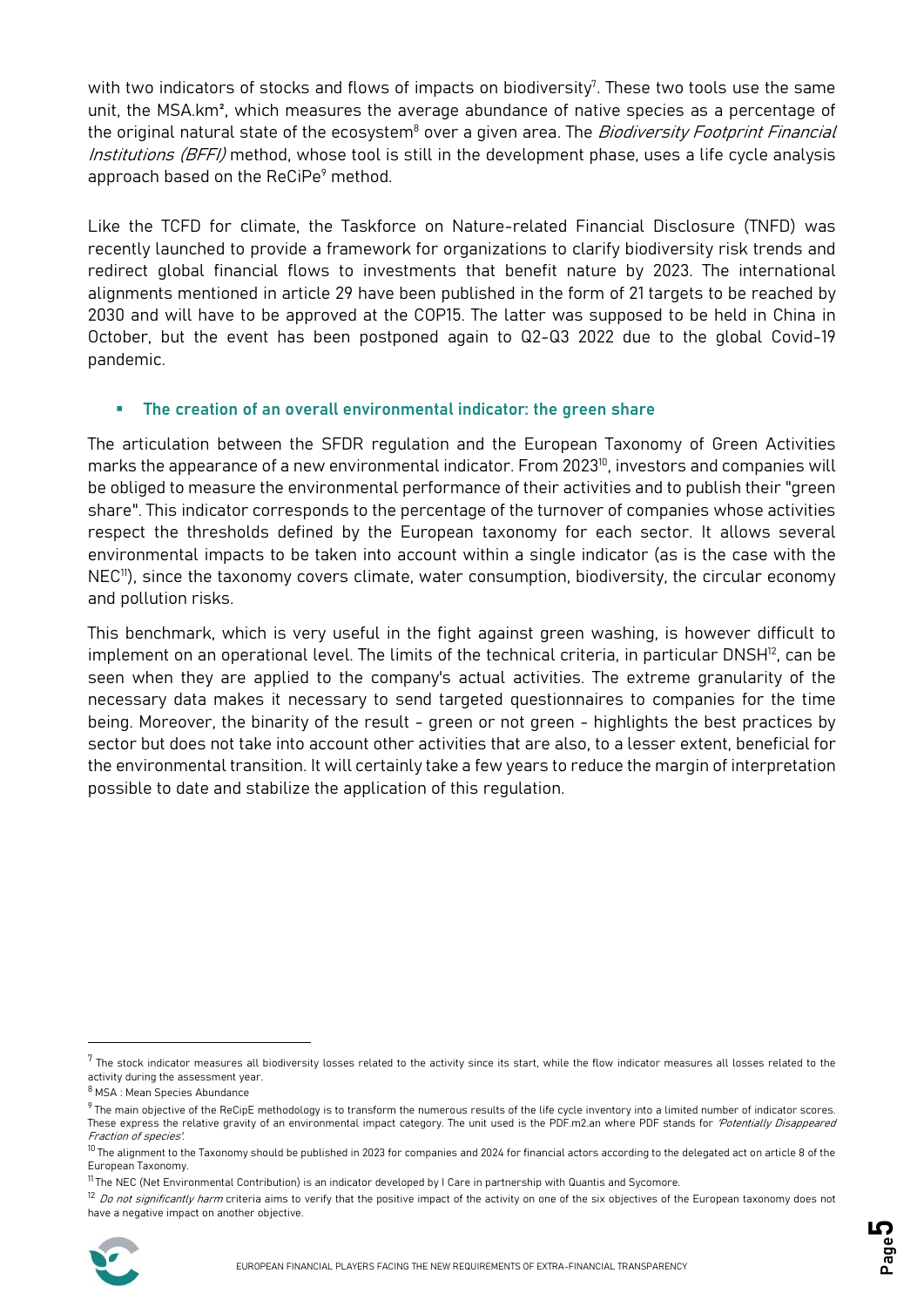| <b>Regulatory requirements</b>                                          | <b>Examples of indicators</b>                                                                                                                                                             | <b>Maturity of</b><br>methodologies                                           | <b>Implementation difficulties</b>                                                                                                                                                                                                      |
|-------------------------------------------------------------------------|-------------------------------------------------------------------------------------------------------------------------------------------------------------------------------------------|-------------------------------------------------------------------------------|-----------------------------------------------------------------------------------------------------------------------------------------------------------------------------------------------------------------------------------------|
| <b>ESG and Sustainability Risk</b><br><b>Integration</b><br><b>SFDR</b> | E - Carbon emissions, water<br>consumption, air pollution etc.<br>S - Safety at work, gender equality,<br>equal pay, etc.<br>G - Independence of management<br>bodies, key-man risk, etc. | Stabilized                                                                    | Difficulty quantifying the financial<br>impact of<br>transition risks and opportunities<br>Need for resources: training on ESG risks,<br>recruitment of dedicated analysts or data providers<br>16 PAI indicators awaiting confirmation |
| <b>Strategy for alignment with</b><br>the Paris Climate Agreement       | Carbon footprint                                                                                                                                                                          | Stabilized                                                                    | Different results depending on the scope, type of<br>allocation, type of alignment, scenario used and<br>time horizon studied, which complicates the<br>comparison between two assets or two portfolios                                 |
|                                                                         | 2 degree alignment: SB2A, MSCI<br><b>Warming Potential etc.</b>                                                                                                                           | Stabilized                                                                    |                                                                                                                                                                                                                                         |
| Article 29 LEC                                                          | Physical and transition risks                                                                                                                                                             | Operational                                                                   | Lack of consensus on the inclusion of scope 3                                                                                                                                                                                           |
| Alignment of activities to the<br>European taxonomy<br><b>SFDR</b>      | Green share                                                                                                                                                                               | Under operational<br>adjustment                                               | Complex technical criteria that are difficult to apply<br>operationally<br>Targeted questionnaires required to obtain the<br>required level of data aggregation.                                                                        |
| Alignment with international<br>biodiversity targets                    | <b>Corporate Biodiversity Footprint</b>                                                                                                                                                   | Recently commercialized<br>Lack of experience in calculating the biodiversity |                                                                                                                                                                                                                                         |
|                                                                         | <b>Global Biodiversity Score</b>                                                                                                                                                          | but still in development                                                      | footprint<br>Necessary data rarely calculated by companies                                                                                                                                                                              |
| Article 29 LEC                                                          | <b>BFFI</b>                                                                                                                                                                               | In development                                                                |                                                                                                                                                                                                                                         |

Maturity and operational difficulties of available indicators to meet regulatory requirements, I Care, 2021.

Finally, the SFDR regulation introduces for the first time the consideration of the main negative impacts of investments on sustainability factors. This impact measurement requires the monitoring of 16 indicators defined by the RTS<sup>13</sup>. These concern GHG emissions, but also water, waste and biodiversity, as well as social factors such as gender equality and labor rights. It is essential for financial actors to acquire the right tools now, which will allow them to use the measurement of these indicators as a differentiating asset by taking them into account in company management, rather than simply suffering the costs generated by their measurement.

4

## What are the barriers to accessing data?

After identifying and selecting the most appropriate indicators, players face a final challenge: the availability of company data. The ease of access to this information differs significantly depending on the investment universe and the influence of financial players.

The sector of activity, the origin and the size of the company have a strong impact on the availability of data. Large European companies are subject to an obligation to declare their extra-financial<sup>14</sup> performance, which makes the data easily accessible to investors, whereas information concerning a small or medium-sized company established in a less regulated country is more difficult to collect. In this respect, the revision of the Non-Financial Reporting Directive (NFRD), whose scope is to be extended to all companies with more than 10 employees<sup>15</sup>, should make it possible to meet investors' needs for access to extra-financial data from the smallest companies. Companies in the most polluting sectors are also showing a tendency to publish more information about their activities in order to respond to growing pressure from investors.

<sup>&</sup>lt;sup>15</sup> Latest CSDR proposal for a directive on corporate sustainability reporting to amend the NFRD, dated 21 April 2021. Online consultation available here.



<sup>&</sup>lt;sup>13</sup> Regulatory Technical Standards equivalent to an implementing decree, according to the latest version of the Draft Report published on February 4, 2021.

 $14$  DPEF: Déclaration de performance extra-financière, French transcription of the NFRD.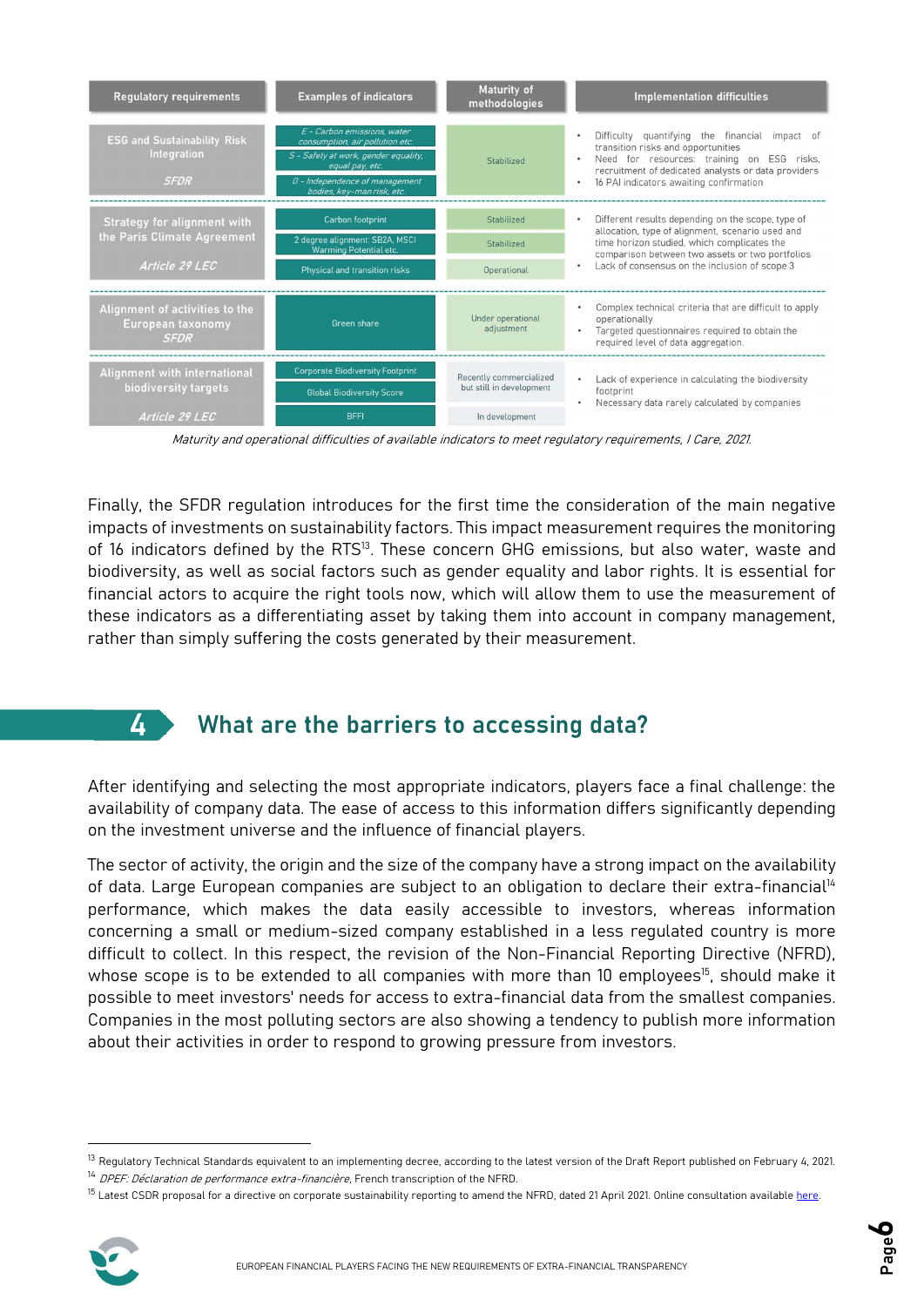### A European database?

The European Commission's ambition is to propose a single access point for regulated information, which would gather information published by all European listed companies: the *European Single* Access Point (ESAP). This public database would make it possible to centralize financial and nonfinancial information and to facilitate access to data at a lower cost, for all investors and other interested stakeholders.

A questionnaire on the creation of the ESAP has been submitted for consultation in the first quarter of 2021 in order to ask the market about the creation of such a database. This follows the recommendations made by the High-Level Forum on the Capital Markets Union in June 2020.

The size of the financial player and the nature of its investments also allow it to access the company's information more or less easily. The largest financial players have more internal financial and technical resources to collect and process the data themselves, for example by sending out questionnaires or gathering information from dedicated suppliers. The lack of resources of some investors therefore contributes to the fragmentation between ambitious investors, capable of providing the necessary data, and investors who are cautious due to lack of visibility. On the other hand, shareholders have a privileged relationship with the company and more influence to demand more transparency from the company than a creditor or an investor in the derivatives markets. However, as the *Inter-American Development Bank* points out in a recent report on sustainable bond issuers<sup>16</sup>, the integration of ESG risks is progressing and will also soon become the norm for bond market investors, despite the lack of a common methodology to date.

# Conclusion

Since March 10, 2021, investors face new regulatory requirements stemming from the SFDR regulation. The overlapping regulatory timetables and the uncertainties of the texts may cause difficulties in the classification of products and the adaptation of the management model of financial players. Some are tempted to wait for the publication and entry into force of the RTS, which will specify the granularity of the information required to integrate environmental indicators into their investment strategy and develop an appropriate methodology. The European Commission has indicated to the co-legislators its intention to postpone the entry into force of the RTS until July 1, 2022<sup>17</sup>, which should prolong the period of doubt regarding their interpretation. In addition to the general information in the SFDR regulation, the setting of prospective quantitative targets and the quantification of physical and transitional risks are also expected by the Article 29 decree.

Despite difficulties in its implementation, the regulatory framework has made it possible to place sustainability factors at the heart of the concerns of financial actors. Alongside the environment, the social aspect remains one of the European Commission's key issues and should be developed in the near future. Its objective of placing environmental, social and governance issues at the same level in the context of the revision of the NFRD should make it possible to align the levels of ambition of issuers, investors and public decision makers. However, the interim report on the development of a social taxonomy<sup>18</sup> published in July has raised some concerns, as social issues are currently regulated between the social partners at member state level. The appropriation of

<sup>&</sup>lt;sup>18</sup> Draft report for a social taxonomy published on July 12, 2021 on the Sustainable Finance Platform. Online consultation available here.



<sup>&</sup>lt;sup>16</sup> Sustainable Issuer versus Sustainable Issuance, IDB, 2021. Online consultation available here.

 $17$  Reuters article, "EU further delays sustainable finance rules for asset managers", published on July 9, 2021. Online consultation available here.